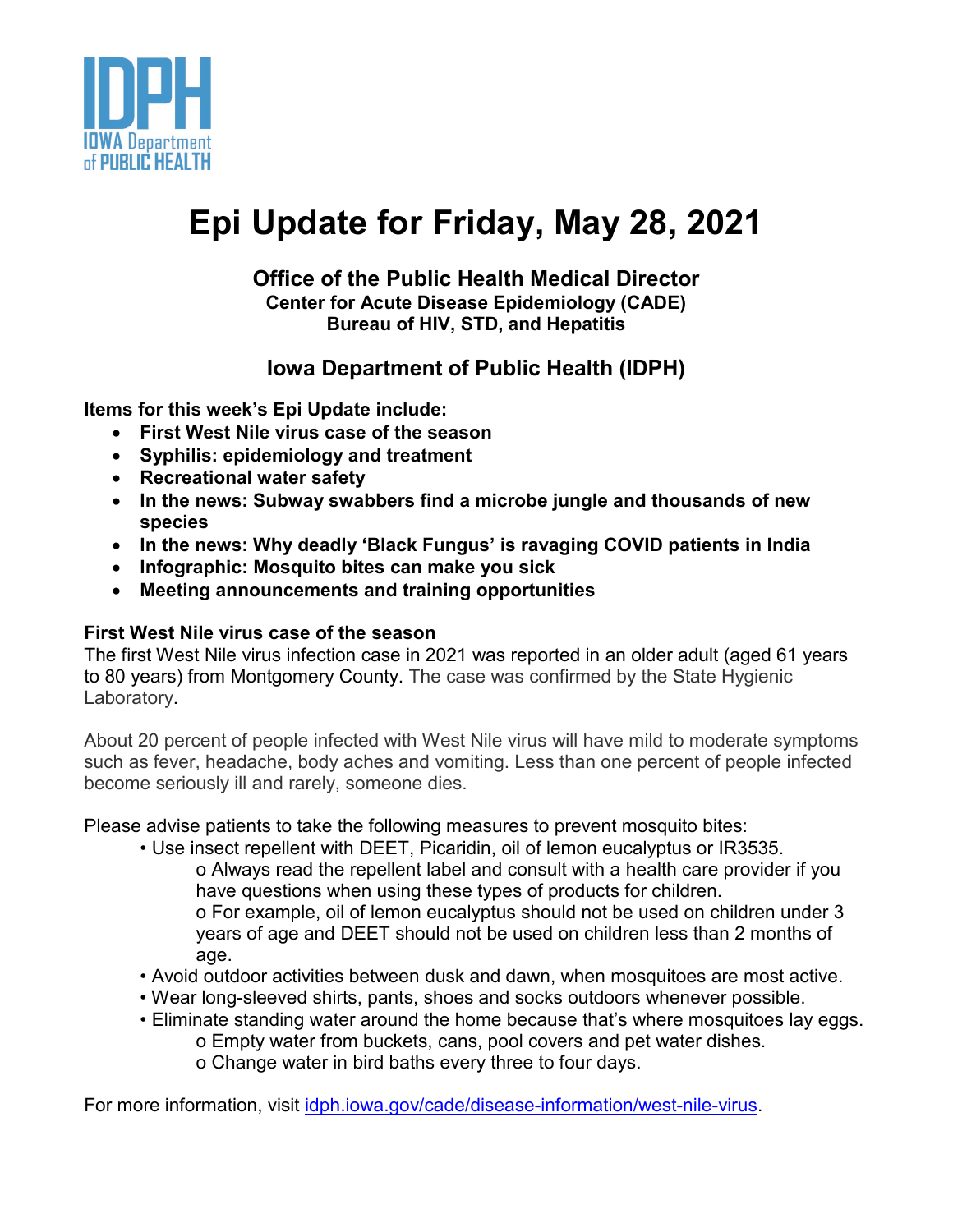#### **Syphilis: epidemiology and treatment**

Syphilis is a sexually transmitted infection (STI) caused by the bacterium *Treponema pallidum*  subsp. *pallidum.* It is a complex STI that occurs in stages. The primary (characterized by a painless chancre or sore) and secondary (often characterized by a rash) are the most infectious stages. It is possible for persons to transmit the infection during the third stage (early, non-primary, non-secondary) as well. Later stages of syphilis cannot be transmitted sexually. However, pregnant persons can transmit the bacteria to the fetus. Untreated syphilis of any stage may lead to severe health consequences for the individual.

Syphilis cases have been steadily increasing in Iowa. When examining the early stages of syphilis in Iowa, the number of cases increased to 357 in 2020 (an increase of 52.6 percent from 2019). When examining all stages of syphilis, the number increased to 500 in 2020 (an increase of 38.9 percent from 2019). Gay men and other men who have sex with men (MSM) are disproportionately impacted by syphilis in Iowa. However, cases among women have been steadily increasing as well, which is of particular concern due to the risk of congenital syphilis (in which the fetus or newborn acquires the infection).

Syphilis is most commonly diagnosed by serology testing through detection of antibodies in the blood. A minimum of two tests are required for diagnosis (at least one non-treponemal and one treponemal test). The quantitative titer of reactive non-treponemal tests are very important in monitoring success of treatment and assessing re-infection in the future.

Uncomplicated syphilis can be easily treated and cured. Early diagnosis and treatment prevents long-term negative health outcomes. The recommended treatment for syphilis is an intramuscular injection of 2.4 million units of benzathine penicillin G (aka Bicillin L-A). For late stages of syphilis, three doses are recommended (2.4 million units once a week for three weeks).

For additional information about syphilis, visit: [www.cdc.gov/std/syphilis/default.htm.](http://www.cdc.gov/std/syphilis/default.htm)

A concise guide for clinicians may be found here: [www.cdc.gov/std/syphilis/Syphilis-Pocket-](http://www.cdc.gov/std/syphilis/Syphilis-Pocket-Guide-FINAL-508.pdf)[Guide-FINAL-508.pdf.](http://www.cdc.gov/std/syphilis/Syphilis-Pocket-Guide-FINAL-508.pdf)

More information about syphilis testing algorithms can be found here: [www.aphl.org/aboutAPHL/publications/Documents/ID-2020Aug-Syphilis-Reporting-](http://www.aphl.org/aboutAPHL/publications/Documents/ID-2020Aug-Syphilis-Reporting-Language.pdf)[Language.pdf.](http://www.aphl.org/aboutAPHL/publications/Documents/ID-2020Aug-Syphilis-Reporting-Language.pdf)

#### **Recreational water safety**

Memorial Day often marks the beginning of boating and swimming season in Iowa. The Iowa Department of Public Health Swimming Pools and Spas program reminds you to keep the following in mind as you venture out into recreational water this summer:

- Keep young children within arm's reach whenever you are near or in the water.
- Learn to swim.
- Small children and non-swimmers should wear life jackets when they are near water and when swimming.
- Do not swim when ill, especially when you have diarrhea.
- Shower before entering the water.
- Don't swallow the water.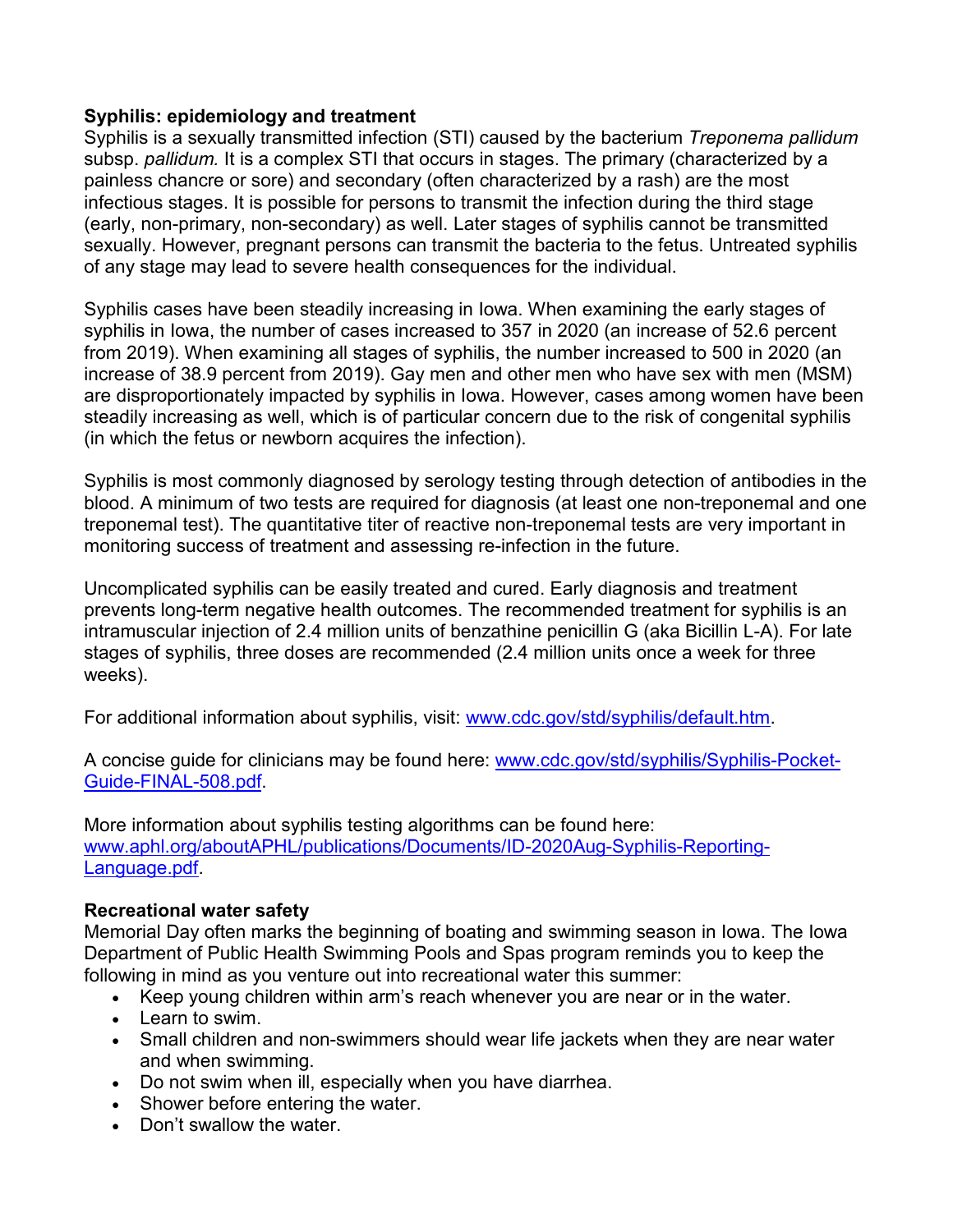Each day, approximately two children less than 15 years old die from drowning. Drowning is the leading cause of injury-related death for children 1–4 years old. In 2019, among children 1 to 4 years old who died from an unintentional injury, one-third died from drowning. While children are at highest risk, anyone can drown.

Drowning isn't the only hazard known to recreational water. A new CDC report shows that during 2015–2019, more than 200 outbreaks were linked to pools, hot tubs, and water playgrounds. Cryptosporidium is a microscopic parasite which is chlorine-resistant, which means that it can persist in pool water even when chlorine levels are properly maintained. Cryptosporidium can make swimmers sick if they swallow just a mouthful of contaminated water. Although most germs are killed within minutes by chlorine or bromine at recommended levels, Cryptosporidium can survive in properly treated water for more than 7 days.

For more information on drowning prevention, visit [www.cdc.gov/HomeandRecreationalSafety/Water-Safety/waterinjuries-factsheet.html.](http://www.cdc.gov/HomeandRecreationalSafety/Water-Safety/waterinjuries-factsheet.html)

For more information on recreational water illnesses, visit [www.cdc.gov/healthywater/swimming/.](http://www.cdc.gov/healthywater/swimming/)

**In the news: Subway swabbers find a microbe jungle and thousands of new species** [www.nytimes.com/2021/05/26/science/microbes-subway-metasub-mason.html.](http://www.nytimes.com/2021/05/26/science/microbes-subway-metasub-mason.html)

**In the news: Why deadly 'Black Fungus' is ravaging COVID patients in India** [www.scientificamerican.com/article/why-deadly-black-fungus-is-ravaging-covid-patients-in](http://www.scientificamerican.com/article/why-deadly-black-fungus-is-ravaging-covid-patients-in-india/)[india/.](http://www.scientificamerican.com/article/why-deadly-black-fungus-is-ravaging-covid-patients-in-india/)

#### **Infographic: [Mosquito bites can make you sick](https://www.cdc.gov/mosquitoes/pdfs/Infographic_MosquitoBites-P.pdf)**



To view in full size, visit [www.cdc.gov/mosquitoes/pdfs/Infographic\\_MosquitoBites-P.pdf.](http://www.cdc.gov/mosquitoes/pdfs/Infographic_MosquitoBites-P.pdf)